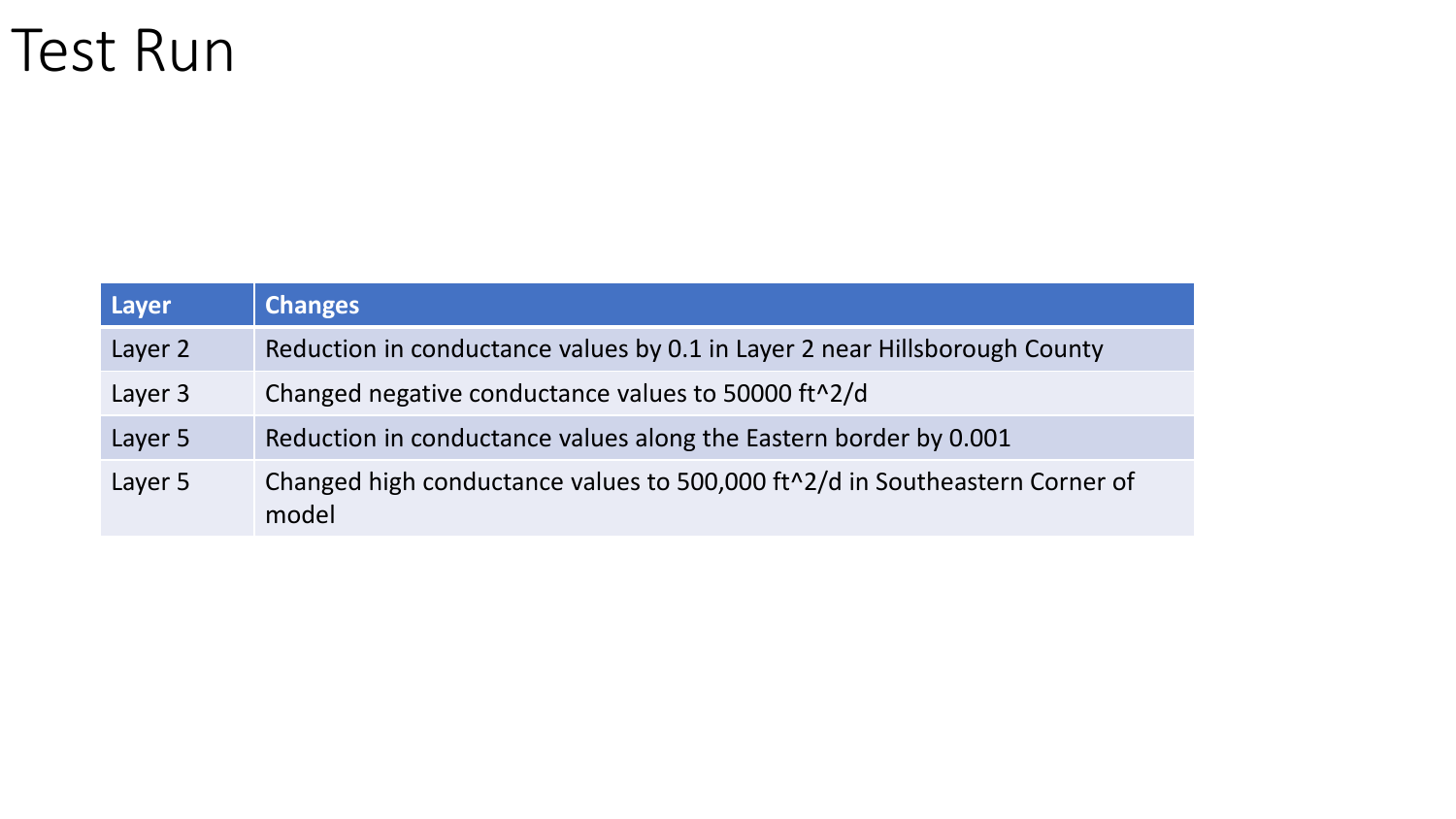# GHB Net Flux Comparison

|              | <b>West Side</b> |                 |          | <b>East Side</b> |                 |                |  |  |
|--------------|------------------|-----------------|----------|------------------|-----------------|----------------|--|--|
|              | Calibration      | <b>Test Run</b> | $\Delta$ | Calibration      | <b>Test Run</b> | $\Delta$       |  |  |
| Layer 1      |                  |                 |          |                  |                 |                |  |  |
| Layer 2      | 414.24           | 72.78           | 341.5    | 0.06             | 0.06            | $\overline{0}$ |  |  |
| Layer 3      | $-180.35$        | $-157.77$       | $-22.58$ | $-37.46$         | $-7.90$         | $-29.56$       |  |  |
| Layer 4      | $-1.44$          | 45.22           | $-46.66$ | 4.66             | 10.93           | $-6.27$        |  |  |
| Layer 5      | $-19.83$         | 11.86           | $-31.69$ | 235.28           | 81.65           | 153.63         |  |  |
| Layer 6      | 130.03           | 130.15          | $-0.12$  |                  |                 |                |  |  |
| Layer 7      | 19.01            | 19.02           | $-0.01$  | 113.46           | 118.46          | $-5$           |  |  |
| Layer 8      |                  |                 |          | 119.44           | 124.22          | $-4.78$        |  |  |
| Layer 9      | $-0.52$          | $-0.54$         | 0.02     | $-34.12$         | $-4.45$         | $-29.67$       |  |  |
| Layer 10     |                  |                 |          |                  |                 |                |  |  |
| Layer 11     | $-16.73$         | $-16.80$        | 0.07     | $-301.75$        | $-298.37$       | $-3.38$        |  |  |
| <b>Total</b> | 344.40           | 103.91          | 240.5    | 99.55            | 24.58           | 74.97          |  |  |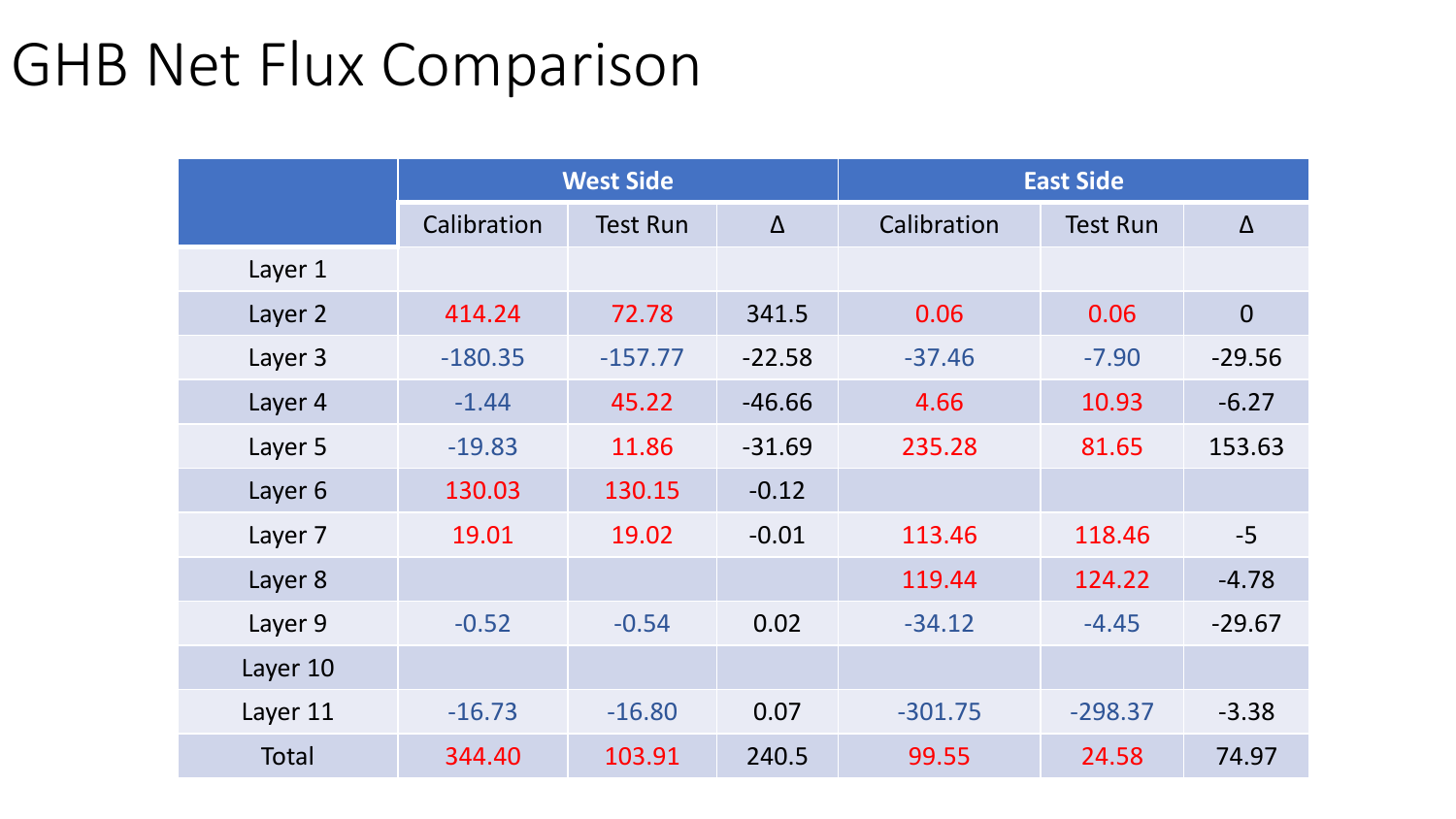# GHB Net Flux Comparison

|          |             | <b>North Side</b> |                | <b>South Side</b> |                 |          |  |  |
|----------|-------------|-------------------|----------------|-------------------|-----------------|----------|--|--|
|          | Calibration | <b>Test Run</b>   | $\Delta$       | Calibration       | <b>Test Run</b> | $\Delta$ |  |  |
| Layer 1  | 10.88       | 10.84             | 0.04           | 5.56              | 5.51            | 0.05     |  |  |
| Layer 2  | $-336.00$   | $-337.97$         | 1.97           | $-0.38$           | $-0.37$         | $-0.01$  |  |  |
| Layer 3  | 511.65      | 513.02            | $-1.4$         | $-105.63$         | $-105.45$       | $-0.18$  |  |  |
| Layer 4  | 140.51      | 140.36            | 0.15           | $-100.67$         | $-95.41$        | $-5.26$  |  |  |
| Layer 5  | 184.79      | 184.09            | 0.7            | 261.61            | 257.66          | 3.95     |  |  |
| Layer 6  | 1.41        | 1.41              | $\Omega$       | 58.69             | 58.72           | $-0.03$  |  |  |
| Layer 7  | 0.91        | 0.91              | $\overline{0}$ | 26.21             | 26.02           | 0.19     |  |  |
| Layer 8  | $-0.02$     | $-0.02$           | $\Omega$       | 10.94             | 10.87           | 0.07     |  |  |
| Layer 9  | 42.02       | 41.92             | 0.1            |                   |                 |          |  |  |
| Layer 10 |             |                   |                |                   |                 |          |  |  |
| Layer 11 | 2.58        | 2.57              | 0.01           |                   |                 |          |  |  |
| Total    | 558.72      | 557.13            | 1.59           | 156.33            | 157.54          | $-1.21$  |  |  |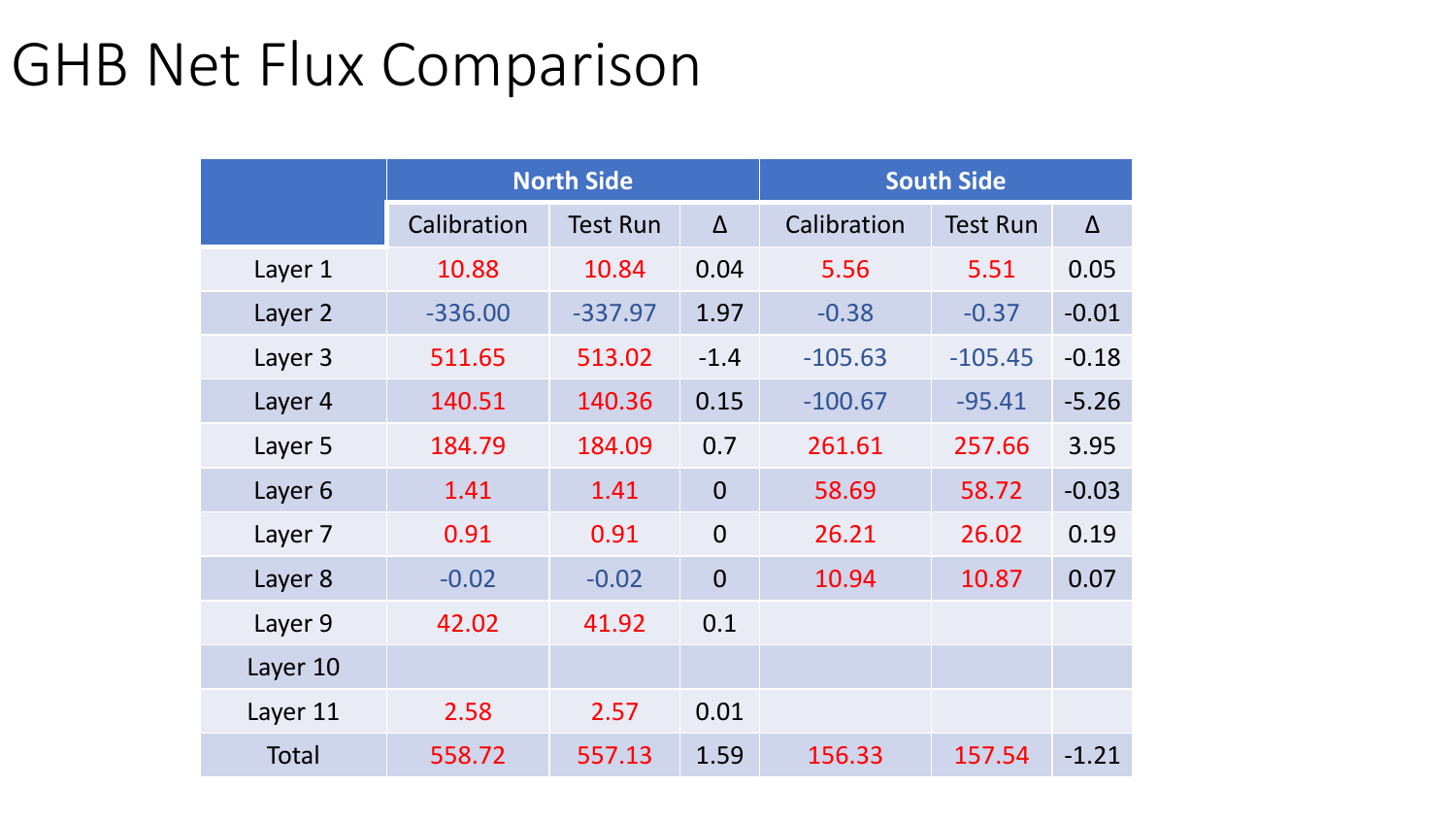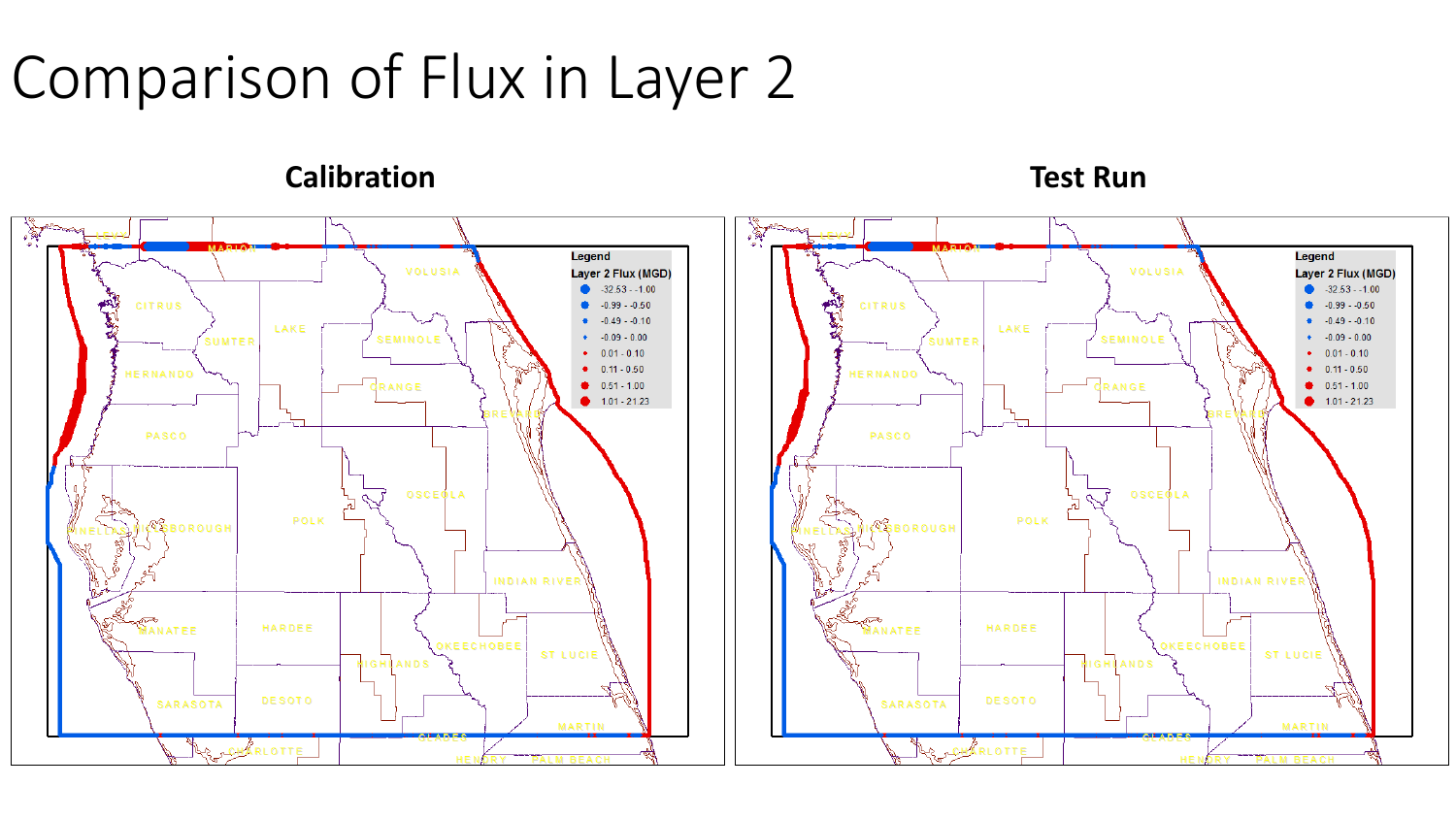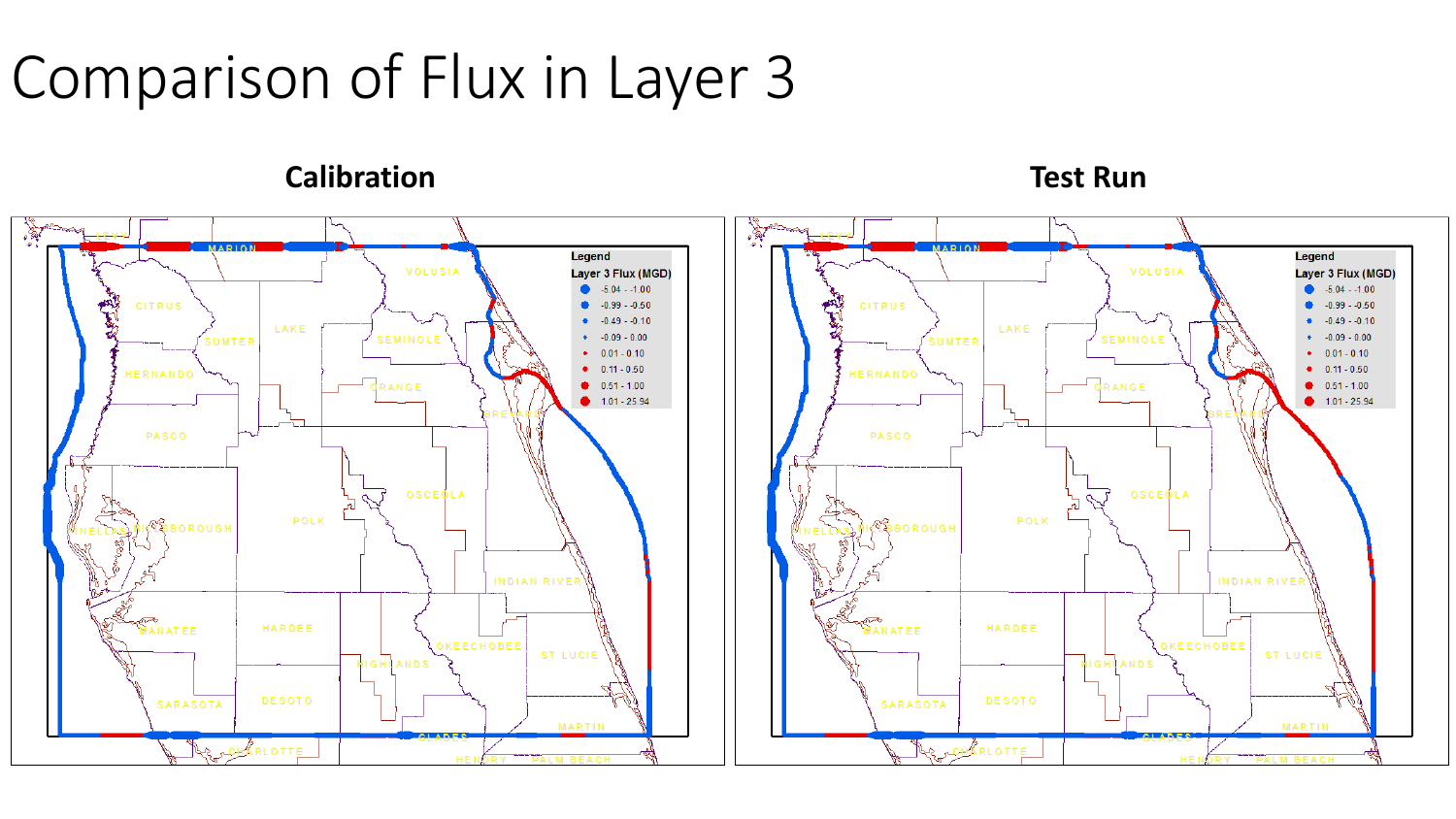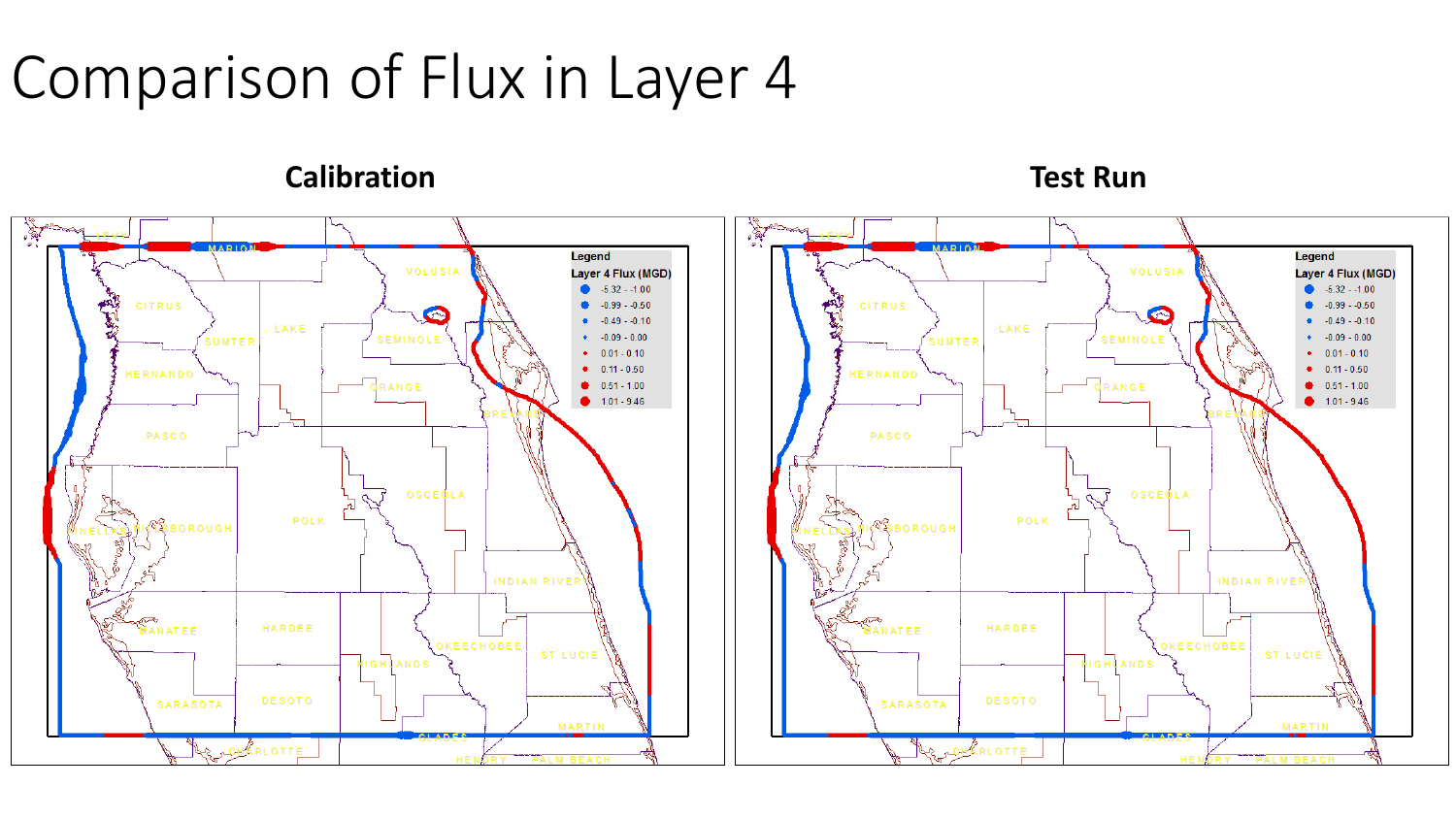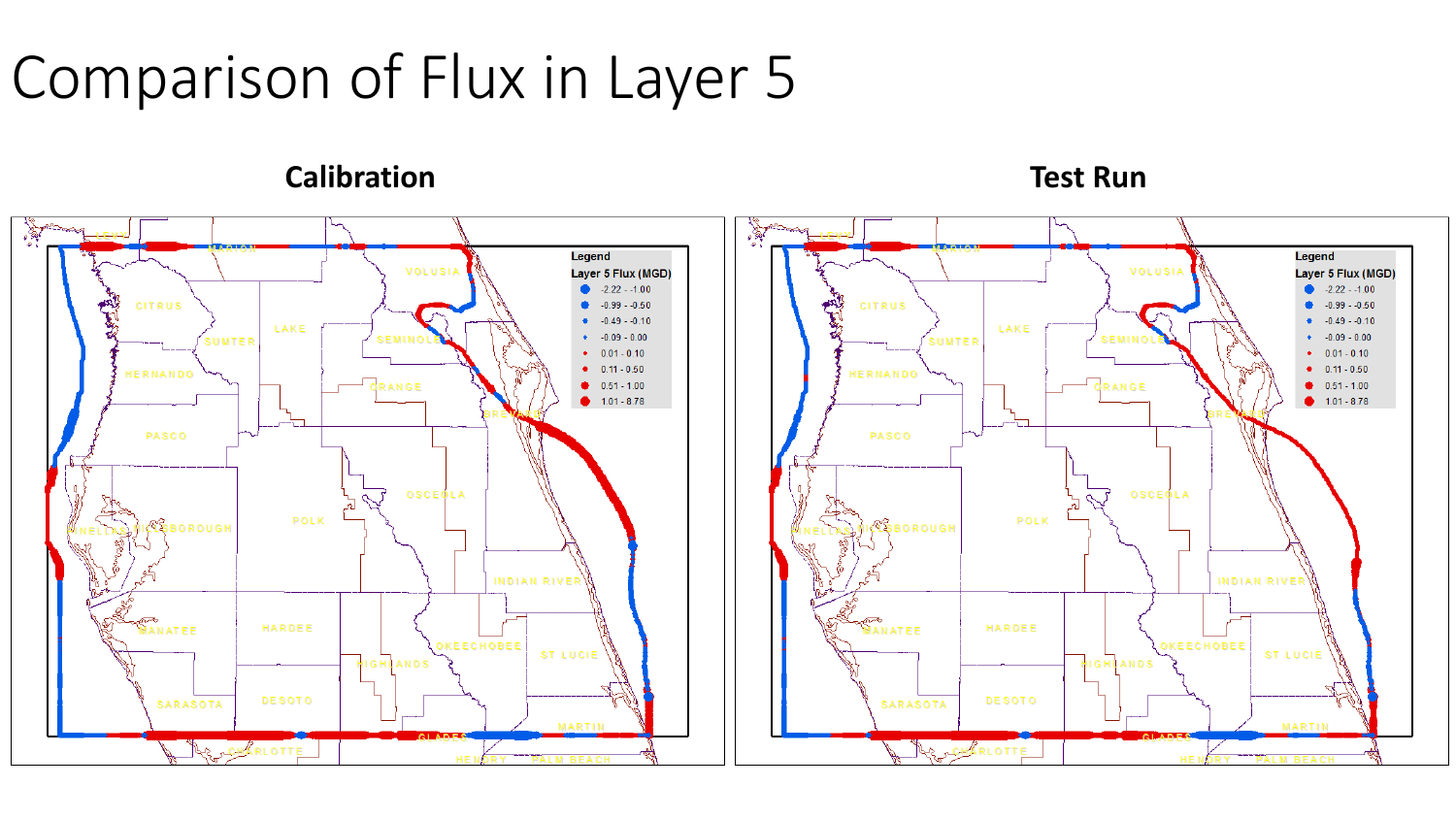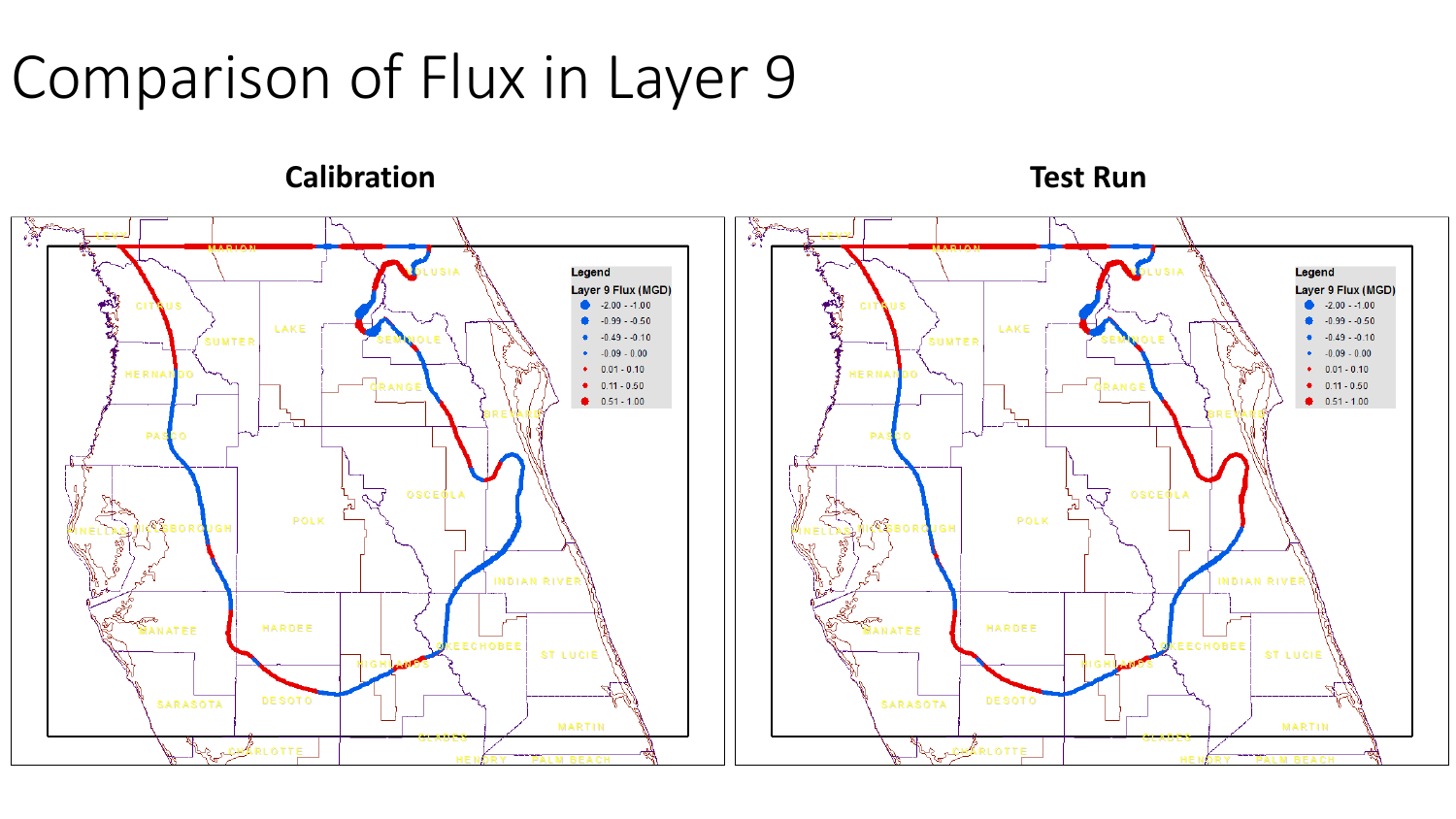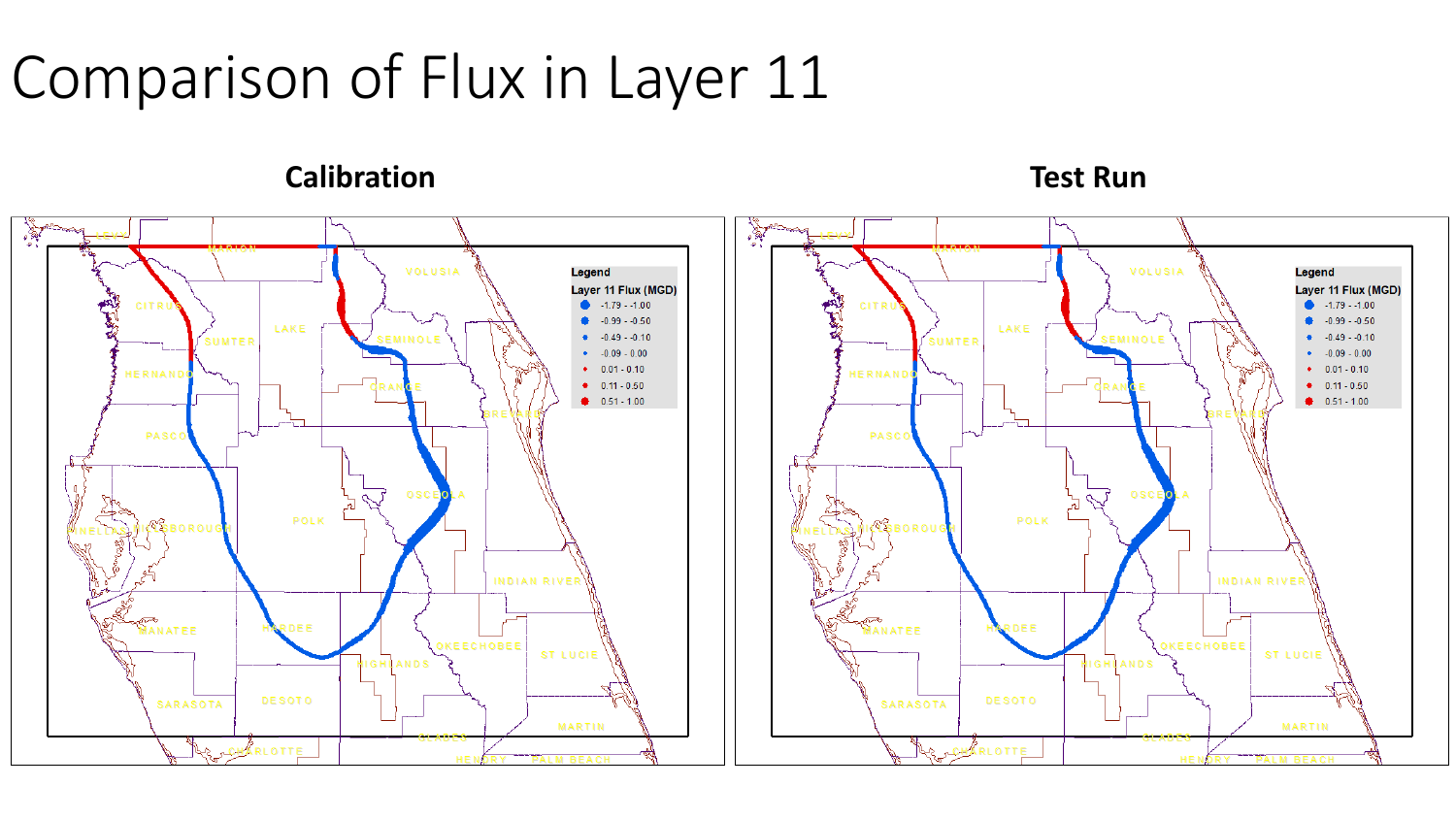## Comparison of ECFTX Well Statistics

|                               | Calibration |            |            |           | GHB Test 20190710 |            |  |
|-------------------------------|-------------|------------|------------|-----------|-------------------|------------|--|
| <b>ECFTX</b>                  | <b>SA</b>   | <b>UFA</b> | <b>LFA</b> | <b>SA</b> | <b>UFA</b>        | <b>LFA</b> |  |
| <b>Residual Mean</b>          | $-0.5$      | 0.65       | $-0.12$    | $-0.48$   | 0.52              | $-0.17$    |  |
| <b>Error Standard Dev</b>     | 4.2         | 4.72       | 3.58       | 4.25      | 4.82              | 3.56       |  |
| 5% of Observation Range       | 8.97        | 7.59       | 2.79       | 8.97      | 7.59              | 2.79       |  |
| <b>Absolute Residual Mean</b> | 2.83        | 3.82       | 2.56       | 2.83      | 3.88              | 2.57       |  |
|                               |             |            |            |           |                   |            |  |
| <b>Error Sum of Squares</b>   | 17794       | 21058      | 371        | 18224     | 21795             | 369        |  |
| <b>RMS Error</b>              | 4.22        | 4.76       | 3.52       | 4.28      | 4.85              | 3.51       |  |
|                               |             |            |            |           |                   |            |  |
| <b>Minimum Residual</b>       | $-31.46$    | $-22.25$   | $-10.18$   | $-31.62$  | $-22.27$          | $-10.17$   |  |
| <b>Maximum Residual</b>       | 18.47       | 19.07      | 6.6        | 21.12     | 19.06             | 6.59       |  |
|                               |             |            |            |           |                   |            |  |
| <b>Numer of Observations</b>  | 997         | 928        | 30         | 997       | 928               | 30         |  |
| Percentage with MAE < 2.5 ft  | 68%         | 48%        | 67%        | 68%       | 47%               | 67%        |  |
| Percentage with MAE < 5.0 ft  | 88%         | 76%        | 87%        | 88%       | 74%               | 87%        |  |
| Percentage with $R2 > 0.4$    | 78%         | 93%        | 93%        | 81%       | 94%               | 97%        |  |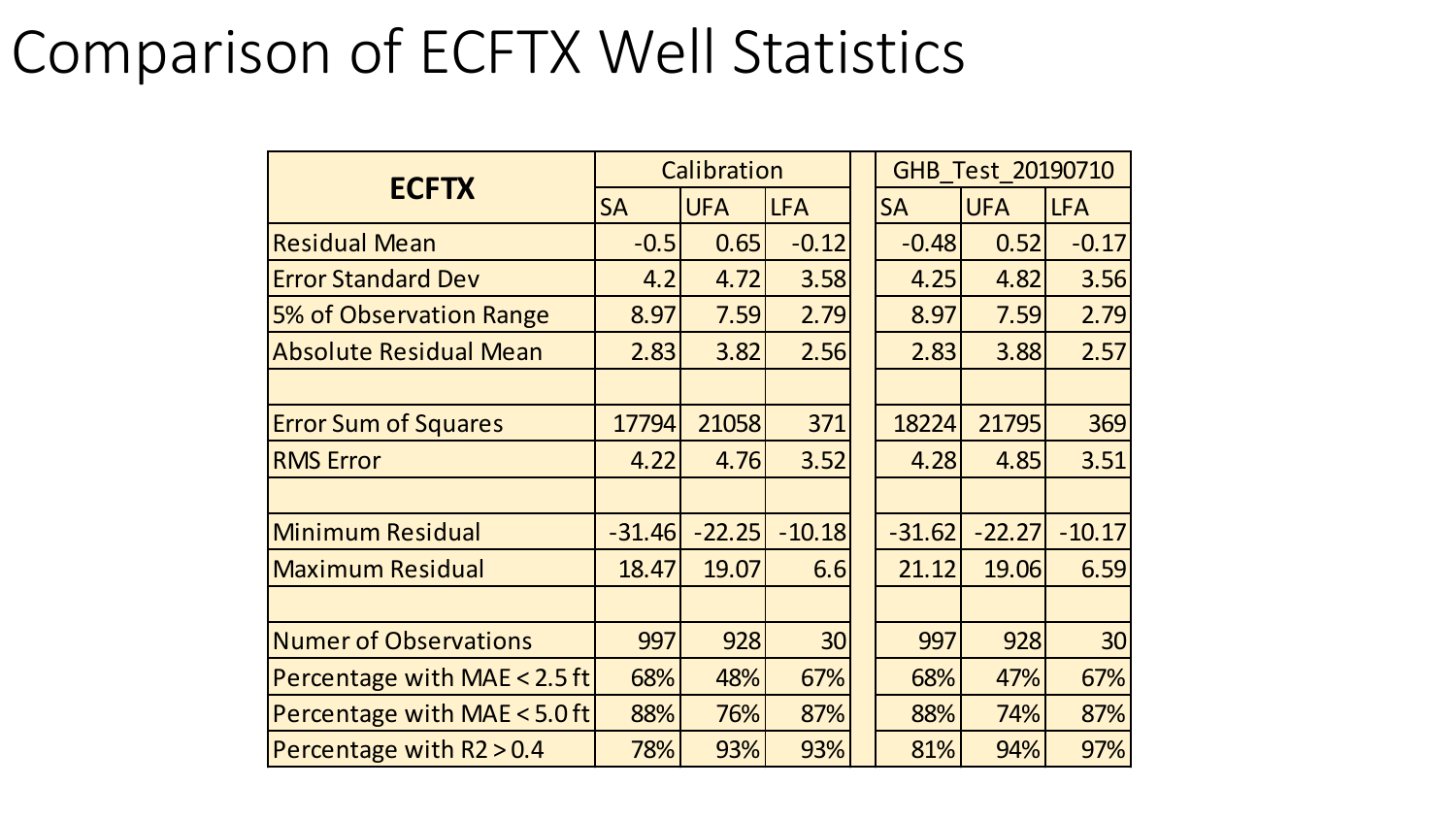#### Comparison of CFWI Well Statistics

|                               | Calibration |            |            | GHB Test 20190710 |            |            |
|-------------------------------|-------------|------------|------------|-------------------|------------|------------|
| <b>CFWI</b>                   | <b>SA</b>   | <b>UFA</b> | <b>LFA</b> | <b>SA</b>         | <b>UFA</b> | <b>LFA</b> |
| <b>Residual Mean</b>          | $-0.75$     | 0.11       | 0.6        | $-0.73$           | $-0.06$    | 0.54       |
| <b>Error Standard Dev</b>     | 3.54        | 3.83       | 3.23       | 3.5               | 3.96       | 3.23       |
| 5% of Observation Range       | 8.6         | 6.2        | 2.62       | 8.6               | 6.2        | 2.62       |
| <b>Absolute Residual Mean</b> | 2.67        | 3.35       | 2.4        | 2.64              | 3.39       | 2.41       |
|                               |             |            |            |                   |            |            |
| <b>Error Sum of Squares</b>   | 3616        | 2840       | 248        | 3536              | 3031       | 246        |
| <b>RMS Error</b>              | 3.61        | 3.83       | 3.22       | 3.57              | 3.95       | 3.2        |
|                               |             |            |            |                   |            |            |
| <b>Minimum Residual</b>       | $-16.75$    | $-12.19$   | $-8.53$    | $-16.85$          | $-12.19$   | $-8.4$     |
| <b>Maximum Residual</b>       | 13.29       | 10.33      | 6.6        | 13.28             | 10.3       | 6.59       |
|                               |             |            |            |                   |            |            |
| <b>Numer of Observations</b>  | 277         | 194        | 24         | 277               | 194        | 24         |
| Percentage with MAE < 2.5 ft  | 70%         | 50%        | 67%        | 70%               | 49%        | 67%        |
| Percentage with MAE < 5.0 ft  | 86%         | 81%        | 88%        | 87%               | 81%        | 88%        |
| Percentage with R2 > 0.4      | 78%         | 96%        | 92%        | 82%               | 97%        | 96%        |